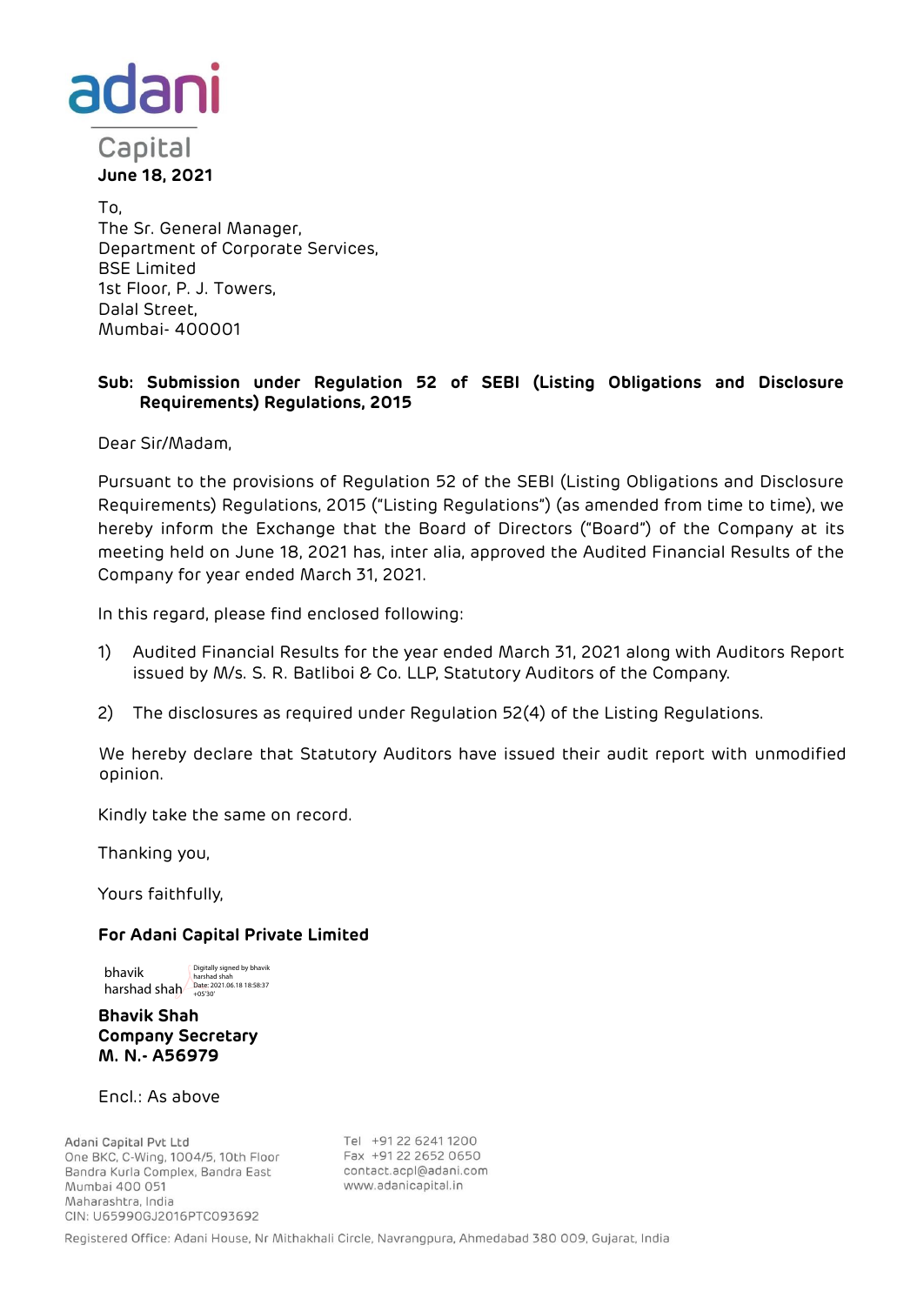

12th Floor, The Ruby 29 Senapati Bapat Marg Dadar (West) Mumbai - 400 028, India Tel: +91 22 6819 8000

**Independent Auditor's Report On the Financial Results of the Company Pursuant to the Regulation 52 of the SEBI (Listing Obligations and Disclosure Requirements) Regulations, 2015, as amended**

## **To The Board of Directors of Adani Capital Private Limited**

## **Report on the audit of the Financial Results**

# **Opinion**

We have audited the accompanying statement of financial results of Adani Capital Private Limited (the "Company"), for the year ended March 31, 2021 ("Statement"), attached herewith, being submitted by the Company pursuant to the requirements of Regulation 52 of the SEBI (Listing Obligations and Disclosure Requirements) Regulations, 2015, as amended (the "Listing Regulations").

In our opinion and to the best of our information and according to the explanations given to us, the Statement:

- i. is presented in accordance with the requirements of the Listing Regulations in this regard; and
- ii. gives a true and fair view in conformity with the applicable accounting standards and other accounting principles generally accepted in India, of the net profit and other comprehensive loss and other financial information of the Company for the year ended March 31, 2021.

# **Basis for Opinion**

We conducted our audit in accordance with the Standards on Auditing (SAs) specified under section 143(10) of the Companies Act, 2013, as amended ("the Act"). Our responsibilities under those Standards are further described in the "Auditor's Responsibilities for the Audit of the Financial Results" section of our report. We are independent of the Company in accordance with the Code of Ethics issued by the Institute of Chartered Accountants of India together with the ethical requirements that are relevant to our audit of the financial statements under the provisions of the Act and the Rules thereunder, and we have fulfilled our other ethical responsibilities in accordance with these requirements and the Code of Ethics. We believe that the audit evidence obtained by us is sufficient and appropriate to provide a basis for our opinion.

# **Emphasis of Matter - Assessment of COVID 19 Impact**

We draw attention to Note 5 to the Statement, which describes the uncertainties arising from COVID 19 pandemic and impacting the Company's operations and financial results including its estimates related to realization and impairment of assets, which are dependent on future developments regarding the severity and duration of the pandemic.

Our opinion is not modified in respect of this matter.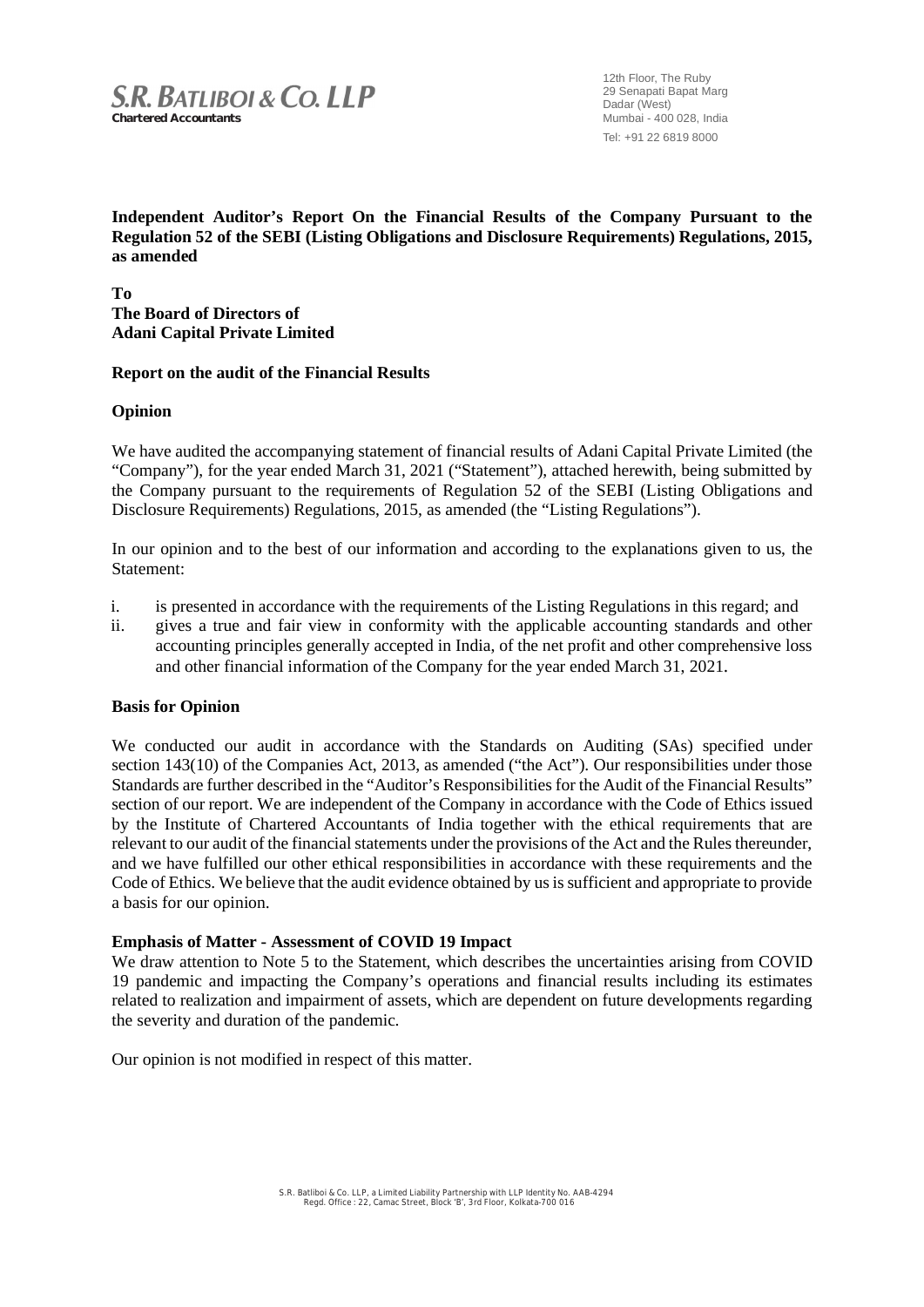# **S.R. BATLIBOI & CO. LLP**

**Chartered Accountants**

## **Management's Responsibilities for the Financial Results**

The Statement has been prepared on the basis of the annual financial statements. The Board of Directors of the Company are responsible for the preparation and presentation of the Statement that gives a true and fair view of the net profit and other comprehensive loss of the Company and other financial information in accordance with the applicable accounting standards prescribed under Section 133 of the Act read with relevant rules issued thereunder and other accounting principles generally accepted in India and in compliance with Regulation 52 of the Listing Regulations. This responsibility also includes maintenance of adequate accounting records in accordance with the provisions of the Act for safeguarding of the assets of the Company and for preventing and detecting frauds and other irregularities; selection and application of appropriate accounting policies; making judgments and estimates that are reasonable and prudent; and the design, implementation and maintenance of adequate internal financial controls, that were operating effectively for ensuring the accuracy and completeness of the accounting records, relevant to the preparation and presentation of the Statement that give a true and fair view and are free from material misstatement, whether due to fraud or error.

In preparing the Statement, the Board of Directors are responsible for assessing the Company's ability to continue as a going concern, disclosing, as applicable, matters related to going concern and using the going concern basis of accounting unless the Board of Directors either intends to liquidate the Company or to cease operations, or has no realistic alternative but to do so.

The Board of Directors are also responsible for overseeing the Company's financial reporting process.

## **Auditor's Responsibilities for the Audit of the Financial Results**

Our objectives are to obtain reasonable assurance about whether the Statement as a whole is free from material misstatement, whether due to fraud or error, and to issue an auditor's report that includes our opinion. Reasonable assurance is a high level of assurance but is not a guarantee that an audit conducted in accordance with SAs will always detect a material misstatement when it exists. Misstatements can arise from fraud or error and are considered material if, individually or in the aggregate, they could reasonably be expected to influence the economic decisions of users taken on the basis of the Statement.

As part of an audit in accordance with SAs, we exercise professional judgment and maintain professional skepticism throughout the audit. We also:

- Identify and assess the risks of material misstatement of the Statement, whether due to fraud or error, design and perform audit procedures responsive to those risks, and obtain audit evidence that is sufficient and appropriate to provide a basis for our opinion. The risk of not detecting a material misstatement resulting from fraud is higher than for one resulting from error, as fraud may involve collusion, forgery, intentional omissions, misrepresentations, or the override of internal control.
- Obtain an understanding of internal control relevant to the audit in order to design audit procedures that are appropriate in the circumstances. Under Section 143(3) (i) of the Act, we are also responsible for expressing our opinion on whether the company has adequate internal financial controls with reference to financial statements in place and the operating effectiveness of such controls.
- Evaluate the appropriateness of accounting policies used and the reasonableness of accounting estimates and related disclosures made by the Board of Directors.
- Conclude on the appropriateness of the Board of Directors' use of the going concern basis of accounting and, based on the audit evidence obtained, whether a material uncertainty exists related to events or conditions that may cast significant doubt on the Company's ability to continue as a going concern. If we conclude that a material uncertainty exists, we are required to draw attention in our auditor's report to the related disclosures in the financial results or, if such disclosures are inadequate, to modify our opinion. Our conclusions are based on the audit evidence obtained up to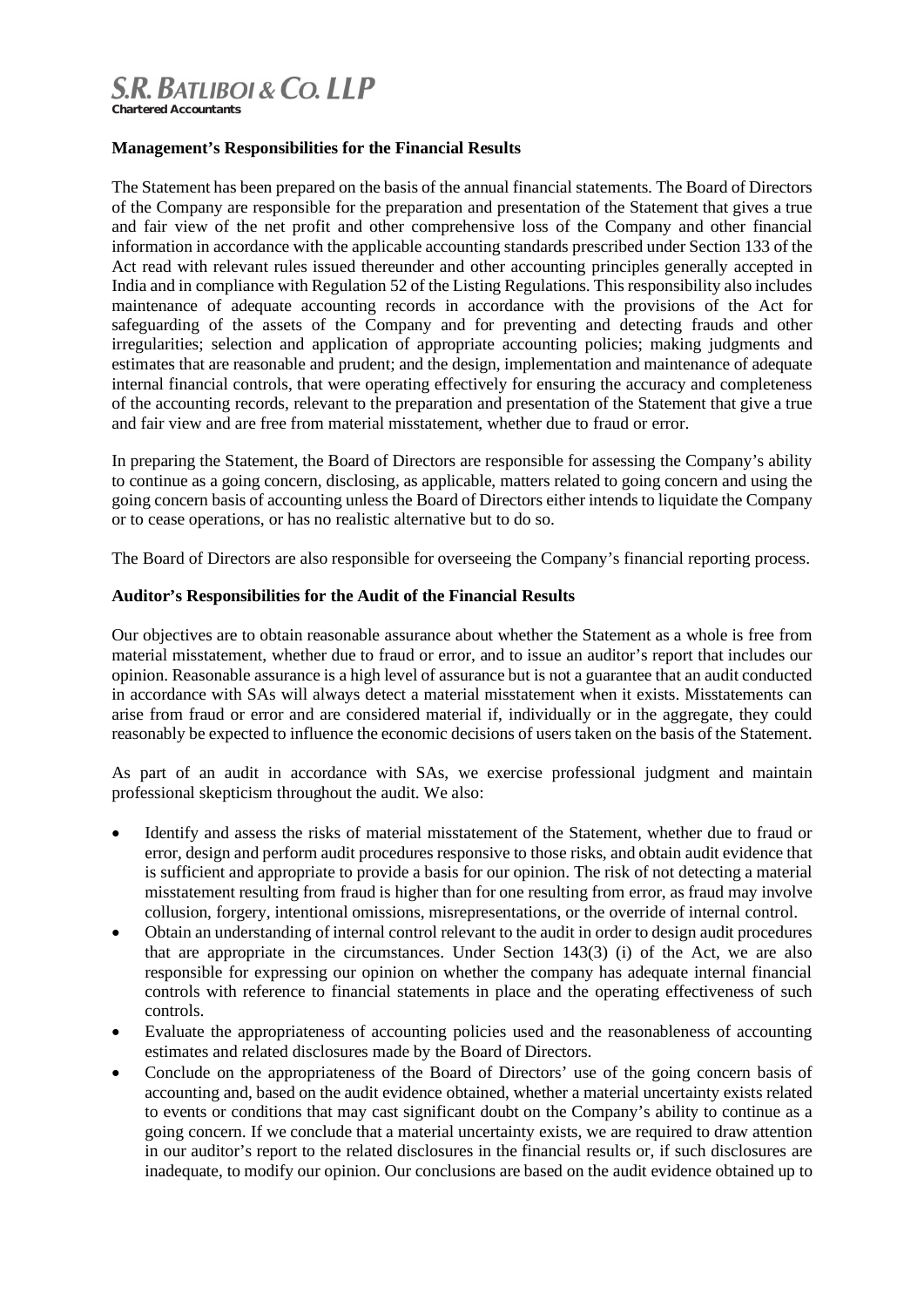# **S.R. BATLIBOI & CO. LLP**

**Chartered Accountants**

the date of our auditor's report. However, future events or conditions may cause the Company to cease to continue as a going concern.

 Evaluate the overall presentation, structure and content of the Statement, including the disclosures, and whether the Statement represents the underlying transactions and events in a manner that achieves fair presentation.

We communicate with those charged with governance regarding, among other matters, the planned scope and timing of the audit and significant audit findings, including any significant deficiencies in internal control that we identify during our audit.

We also provide those charged with governance with a statement that we have complied with relevant ethical requirements regarding independence, and to communicate with them all relationships and other matters that may reasonably be thought to bear on our independence, and where applicable, related safeguards.

Further, we report that the figures for the half year ended March 31, 2021 represent the derived figures between the audited figures in respect of the financial year ended March 31, 2021 and the published unaudited figures for the half year ended September 30, 2020, which were subjected to a limited review by us, as required under the Listing Regulations.

# For **S. R. Batliboi & Co. LLP** Chartered Accountants **ICAI Firm Registration Number: 301003E/E300005**



Digitally signed by JITENDRA<br>HIRACHAND RANAWAT<br>DN: cn=JITENDRA HIRACHAND<br>RANAWAT, c=IN, o=Personal,<br>email=jitendra.ranawat@srb.in email=jitendra.ranawat@srb.in<br>Date: 2021.06.18 20:39:34 +05'30'

**per Jitendra H. Ranawat** Partner Membership Number: 103380 UDIN: 21103380AAAABX7496

Place of Signature: Mumbai Date: 18 June 2021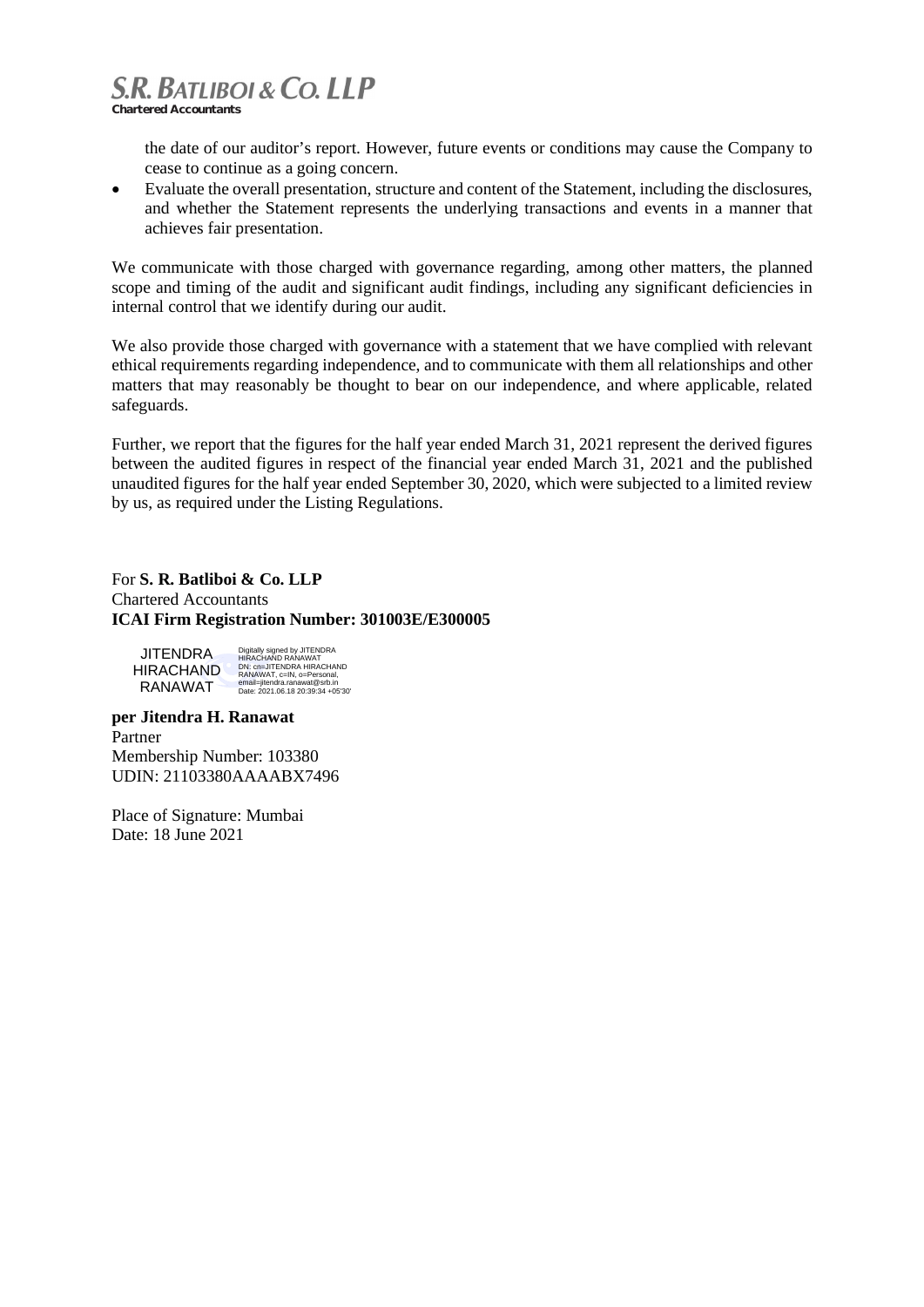

Regd Office Address: Adani House, 56 Shrimali Society, Navrangpura, Ahmedabad - 380009, Gujarat, India CIN: U65990GJ2016PTC093692, Tel: +91 22 6241 1200, Fax: +91 22 2652 0650, Website: www.adanicapital.in

## **Statement of Financial Results for the half year ended and year ended March 31, 2021**

|       |                                                               |                        |                                                             |                                             | (Rs. In millions)                           |
|-------|---------------------------------------------------------------|------------------------|-------------------------------------------------------------|---------------------------------------------|---------------------------------------------|
|       | Particulars                                                   | 31-Mar-21<br>(Audited) | Half Year Ended   Half Year Ended<br>31-Mar-20<br>(Audited) | <b>Year Ended</b><br>31-Mar-21<br>(Audited) | <b>Year Ended</b><br>31-Mar-20<br>(Audited) |
|       | Revenue from operations                                       |                        |                                                             |                                             |                                             |
| (i)   | Interest Income                                               | 905.30                 | 761.22                                                      | 1,756.90                                    | 1,243.11                                    |
| (ii)  | Fees and Commission Income                                    |                        |                                                             |                                             | 37.50                                       |
| (iii) | Other Operating Income                                        | 134.71                 | 2.99                                                        | 142.68                                      | 7.72                                        |
| (1)   | <b>Total Revenue from operations</b>                          | 1,040.01               | 764.21                                                      | 1,899.58                                    | 1,288.33                                    |
| (II)  | Other Income                                                  | 5.43                   | 1.29                                                        | 7.51                                        | 1.83                                        |
| (III) | Total Income $(I + II)$                                       | 1,045.44               | 765.51                                                      | 1,907.09                                    | 1,290.17                                    |
|       | <b>Expenses</b>                                               |                        |                                                             |                                             |                                             |
| (i)   | Finance costs                                                 | 424.93                 | 320.85                                                      | 850.90                                      | 479.77                                      |
| (i)   | Impairment on financial instruments (Refer note 5)            | 13.58                  | 28.90                                                       | 27.65                                       | 43.02                                       |
| (iii) | Employee benefits expenses                                    | 297.89                 | 267.34                                                      | 535.43                                      | 543.98                                      |
| (iv)  | Depreciation, amortization and impairment                     | 28.89                  | 24.09                                                       | 57.54                                       | 43.97                                       |
| (v)   | Others expenses                                               | 135.95                 | 105.54                                                      | 234.34                                      | 159.96                                      |
| (IV)  | <b>Total expenses</b>                                         | 901.24                 | 746.72                                                      | 1,705.86                                    | 1,270.70                                    |
| (V)   | Profit / (loss) before tax and exceptional items (III - IV)   | 144.20                 | 18.79                                                       | 201.23                                      | 19.47                                       |
| (VI)  | <b>Exceptional Items</b>                                      |                        |                                                             |                                             |                                             |
|       | (VII) Profit / (loss) before tax (V - VI)                     | 144.20                 | 18.79                                                       | 201.23                                      | 19.47                                       |
|       | (VIII) Tax Expense:                                           |                        |                                                             |                                             |                                             |
|       | (1) Current Tax                                               | 4.90                   | (4.50)                                                      | (11.30)                                     | (9.00)                                      |
|       | (2) Deferred Tax                                              | (38.68)                | (3.86)                                                      | (27.16)                                     | 1.79                                        |
| (XI)  | Profit / (loss) for the period (VII - VIII)                   | 110.42                 | 10.43                                                       | 162.77                                      | 12.26                                       |
| (X)   | Other comprehensive income                                    |                        |                                                             |                                             |                                             |
|       | (A) Items that will not be reclassified to profit or loss     |                        |                                                             |                                             |                                             |
|       | (a) Remeasurements of the defined benefit plans               | 0.19                   | 1.35                                                        | (0.31)                                      | 8.07                                        |
|       | (B) Income tax relating to items that will not be             |                        |                                                             |                                             |                                             |
|       | reclassified to profit or loss                                | (0.06)                 | (0.38)                                                      | 0.08                                        | (2.25)                                      |
|       | Other comprehensive income / (loss) $(A + B)$                 | 0.13                   | 0.97                                                        | (0.23)                                      | 5.82                                        |
| (XI)  | Total comprehensive income for the period $(IX + X)$          | 110.54                 | 11.40                                                       | 162.54                                      | 18.08                                       |
|       | (XII) Earnings per equity share (Face value of rs. 10/- each) |                        |                                                             |                                             |                                             |
|       | Basic (Not annualized for the half year ended)                | 9.41                   | 0.71                                                        | 9.41                                        | 0.71                                        |
|       | Diluted (Not annualized for the half year ended)              | 9.40                   | 0.71                                                        | 9.40                                        | 0.71                                        |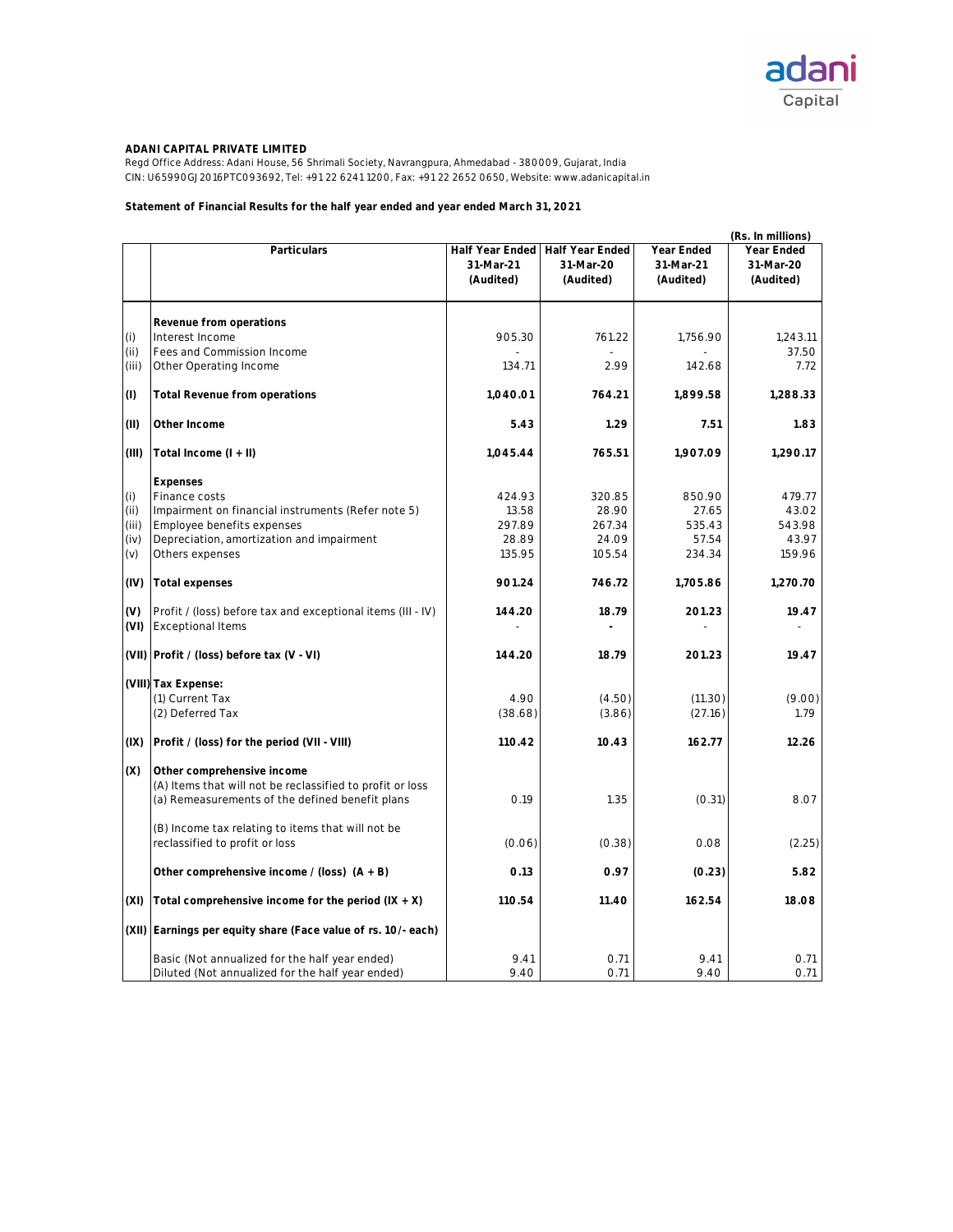

Regd Office Address: Adani House, 56 Shrimali Society, Navrangpura, Ahmedabad - 380009, Gujarat, India CIN: U65990GJ2016PTC093692, Tel: +91 22 6241 1200, Fax: +91 22 2652 0650, Website: www.adanicapital.in (Rs. In millions)

#### **Notes:**

- 1 Adani Capital Private Limited (the 'Company') has prepared audited financial results (the 'Statement') for the half year ended and year ended March 31, 2021, in accordance with Regulation 52 of the SEBI (Listing Obligations and Disclosure Requirements) Regulations, 2015 (the 'Listing Regulations, 2015') and the Accounting Standards specified under section 133 of the Companies Act, 2013 read with the Companies (Indian Accounting Standards) Rules, 2015 as amended from time to time and the relevant provisions of the Companies Act 2013 and directions / guidelines issued by Reserve Bank of India, as applicable and other accounting principle generally accepted in India.
- 2 The above financial results of the Company are reviewed and recommended by the Audit Committee and have been approved by the Board of Directors of the Company at their respective meetings held on June 18, 2021.
- 3 The results for the half year ended March 31, 2021 and March 31, 2020 being the derived figures between audited figures in respect of full financial year ended March 31, 2021 and March 31, 2020 and published year to date figures up to the half year ended September 30, 2020 and September 30, 2019 respectively. Year to date figures up to the half year ended September 30, 2020 were subject to limited review by statutory auditor of the company.
- 4 In terms of Ind AS 108 "Operating Segments", the Company has one business segment i.e. giving loans and all other activities revolve around the said business.
- 5 Consequent to the outbreak of the COVID-19 pandemic, the Indian government announced a lockdown in March 2020. Subsequently, the national lockdown was lifted by the government for certain activities in a phased manner outside specified containment zones, but regional lockdowns/restrictions continued to be implemented in areas with a significant number of COVID-19 cases.

The impact of COVID-19, including changes in customer behaviour and pandemic fears, as well as restrictions on business and individual activities, has led to significant volatility in global and Indian financial markets and a significant decrease in global and local economic activities. The extent to which the COVID-19 pandemic, including the current "second wave" that has significantly increased the number of cases in India, will continue to impact the Company's operations and estimates related to Impairment of assets including loans to customers, will depend on future developments, including, among other things, any new information concerning the severity of the COVID-19 pandemic and any action to contain its spread or mitigate its impact whether government-mandated or elected by the Company.

In accordance with Reserve Bank of India guidelines relating to CoVID-19 Regulatory package dated March 27, 2020 April 17, 2020 and May 23, 2020, the Company had offered moratorium on the payment of all instalments and/or interest, as applicable, falling due between March 1, 2020 to August 31, 2020 to all eligible borrowers. Further, the Company offered resolution plan to its customers pursuant to RBI's guideline 'Resolution framework for COVID-19 related stress' and 'Micro, Small and Medium Enterprises (MSME) sector – Restructuring of Advances' dated 6 August 2020.

Estimates and associated assumptions applied in preparing these financial statements, especially for determining the impairment allowance for the Company's financial assets (Loans), are based on historical experience and other emerging/forward looking factors on account of the pandemic. The Company believes that the factors considered are reasonable under the current circumstances. The Company has used estimation of potential stress on probability of default and exposure at default due to Covid-19 situation along with the second wave of Covid-19 in developing the estimates and assumptions to assess the impairment loss allowance on Loans. Given the dynamic nature of the pandemic situation, these estimates are subject to uncertainty and maybe affected by severity and duration of the pandemic. In the event the impacts are more severe or prolonged than anticipated, this will have a corresponding impact on the carrying value of financial assets, the financial position and performance of the Company.

6 Disclosure as required by RBI circular dated 17 April 2020 on 'COVID19 Regulatory Package - Asset Classification and Provisioning' is given below:

| Particulars                                                             | 31-Mar-21 | 31-Mar-20 |
|-------------------------------------------------------------------------|-----------|-----------|
|                                                                         |           |           |
| Respective amounts in SMA/overdue categories, where the                 | 180.20    | 503.87    |
| Imoratorium/deferment was extended, in terms of paragraph 2 and 3       |           |           |
| Respective amount where asset classification benefits is extended       | 147.17    | 393.99    |
| Provisions made in terms of paragraph 5 of the circular                 | 5.48      | 21.48     |
| Provisions adjusted during the respective accounting periods against    | 5.48      |           |
| slippages and the residual provisions in terms of paragraph 6           |           |           |
| Residual Provisions as of March 31, 2021 in terms of paragrapg 6 of the |           | 21.48     |
| circular                                                                |           |           |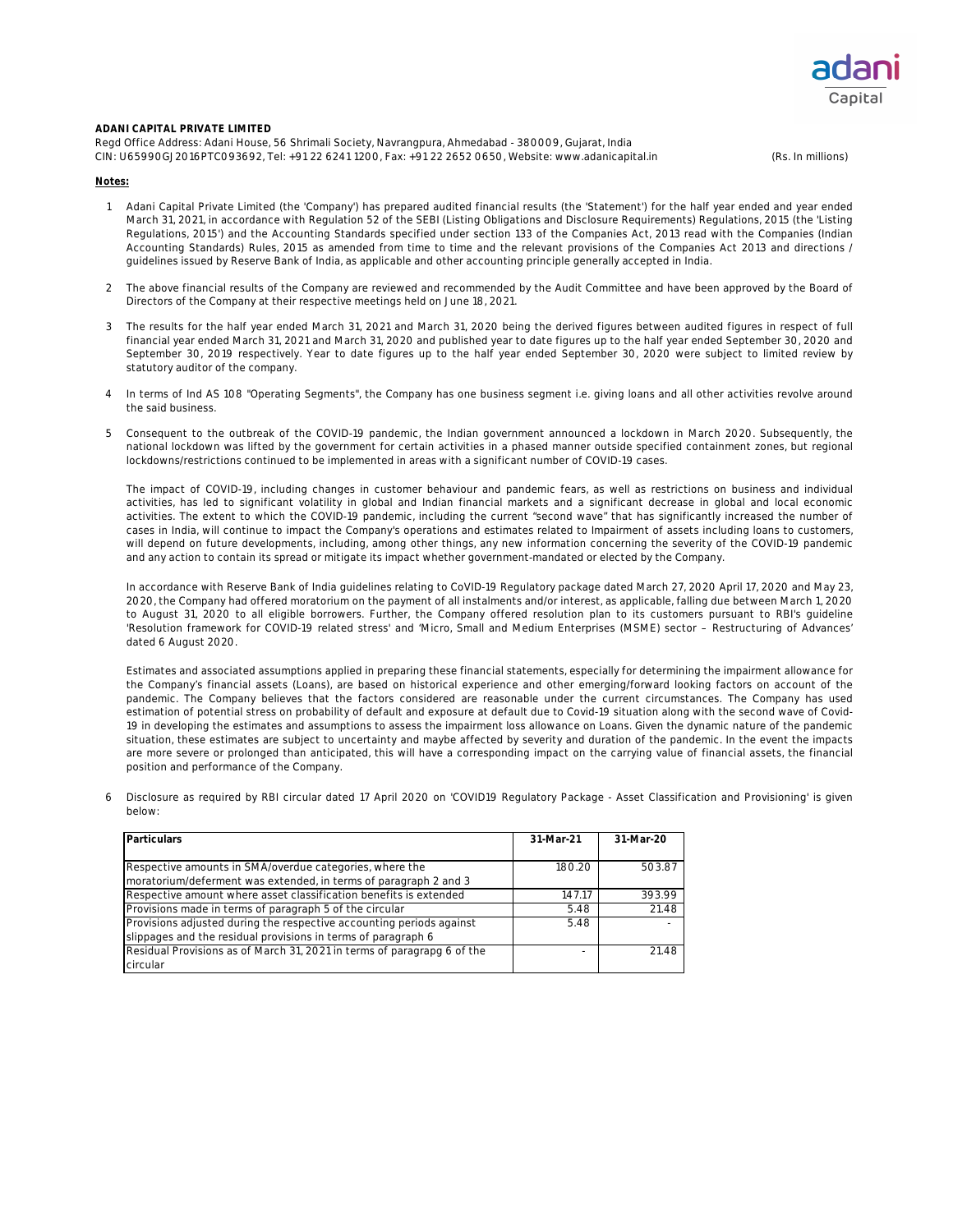

Regd Office Address: Adani House, 56 Shrimali Society, Navrangpura, Ahmedabad - 380009, Gujarat, India CIN: U65990GJ2016PTC093692, Tel: +91 22 6241 1200, Fax: +91 22 2652 0650, Website: www.adanicapital.in (Rs. In millions)

7 Disclosure as per circular DOR.No.BP.BC/3/21.04.048/2020-21 issued by RBI dated August 6, 2020 for Resolution Framework for COVID-19 related Stress for the year ended March 31, 2021

| Type of Borrower | А               | B                        |                          | D                        |                 |
|------------------|-----------------|--------------------------|--------------------------|--------------------------|-----------------|
|                  | Number of       | exposure to              | Of $(B)$ ,               | Additional               | Increase in     |
|                  | Accounts        | accounts                 | aggregate                | funding                  | provisions on   |
|                  | where           | mentioned at             | amount of debt           | sanctioned. if           | account of the  |
|                  | Resolution plan | (A) before               | that was                 | any, including           | implementation  |
|                  | has been        | implementation           | converted into           | between                  | of the          |
|                  | implemented     | of the plan              | other securities         | invocation of            | resolution plan |
|                  | under this      |                          |                          | the plan and             |                 |
|                  | window          |                          |                          | implementation           |                 |
| Personal Loans   |                 | $\overline{\phantom{a}}$ |                          | $\overline{\phantom{0}}$ |                 |
| Corporate Loans  |                 | $\overline{\phantom{a}}$ | -                        | $\overline{\phantom{0}}$ |                 |
| Of which MSMEs   |                 | $\overline{\phantom{a}}$ | $\overline{\phantom{a}}$ | $\overline{\phantom{a}}$ |                 |
| <b>Others</b>    | ۰.              | $\overline{\phantom{a}}$ | $\blacksquare$           | $\sim$                   |                 |
| Total            | ٠               | $\overline{\phantom{a}}$ | ٠                        | $\overline{\phantom{a}}$ |                 |

- 8 In accordance with the instructions in the RBI Circular DOR.STR.REC.4/21.04.048/2021-22 dated 7th April, 2021, all lending institutions shall refund / adjust 'interest on interest" to all borrowers including those who had availed working capital facilities during the moratorium period, respective of whether moratorium had been fully or partially availed, or not availed. Pursuant to these instructions, the Indian Banks Association (lBA) in consultation with other industry participants / bodies published the methodology for calculation of the amount of such 'interest on interest'. Accordingly. the Company has estimated the said amount and made provision for refund / adjustment of Rs. 1.04 millions.
- 9 In terms of the requirement as per RBI notification no. RBI/2019-20/170 DOR (NBFC).CC.PD.No. 109/22.10.106/2019-20 dated March 13, 2020 on implementation of Indian Accounting Standards, Non-Banking Financial Companies (NBFCs) are required to create an impairment reserve for any shortfall in impairment allowances under Ind AS 109 and income recognition, Asset classification and Provisioning (IRACP) norms (including provision on standard asset). The impairment allowances under Ind AS 109 made by company exceeds the total provision required under IRACP (including standard asset provisioning), as at March 31, 2021 and accordingly, no amount is required to be transferred to impairment reserve.
- 10 The Code on Social Security, 2020 ('Code') relating to employee benefits during employment and post-employment benefits received Presidential assent in September 2020. The Code has been published in the Gazette of India. However, the date on which the Code will come into effect has not been notified and the final rules/interpretation have not yet been issued. The Company will assess the impact of the Code when it comes into effect and will record any related impact in the period the Code becomes effective.
- 11 The Company has elected to exercise the option permitted under section 115BAA of the Income Tax Act, 1961 as introduced by the Taxation Laws (Amendment) Ordinance, 2019. Accordingly, the Company has recognised provision for Income Tax for the year ended March 31, 2021 and re-measured its Deferred tax assets/liability basis the rate prescribed in the aforesaid section and recognised the effect of change by revising the annual effective income tax rate.
- 12 Information relating to Restructured Accounts in accordance with RBI notification DOR.No.BP.BC/3/21.04.048/2020-21 dated August 6, 2020

| <b>Particulars</b>          | 31-Mar-21 | 31-Mar-20                |
|-----------------------------|-----------|--------------------------|
| No of Accounts Restructured | -         | $\overline{\phantom{a}}$ |
| <b>Amount</b>               | 14.56     | $\overline{\phantom{a}}$ |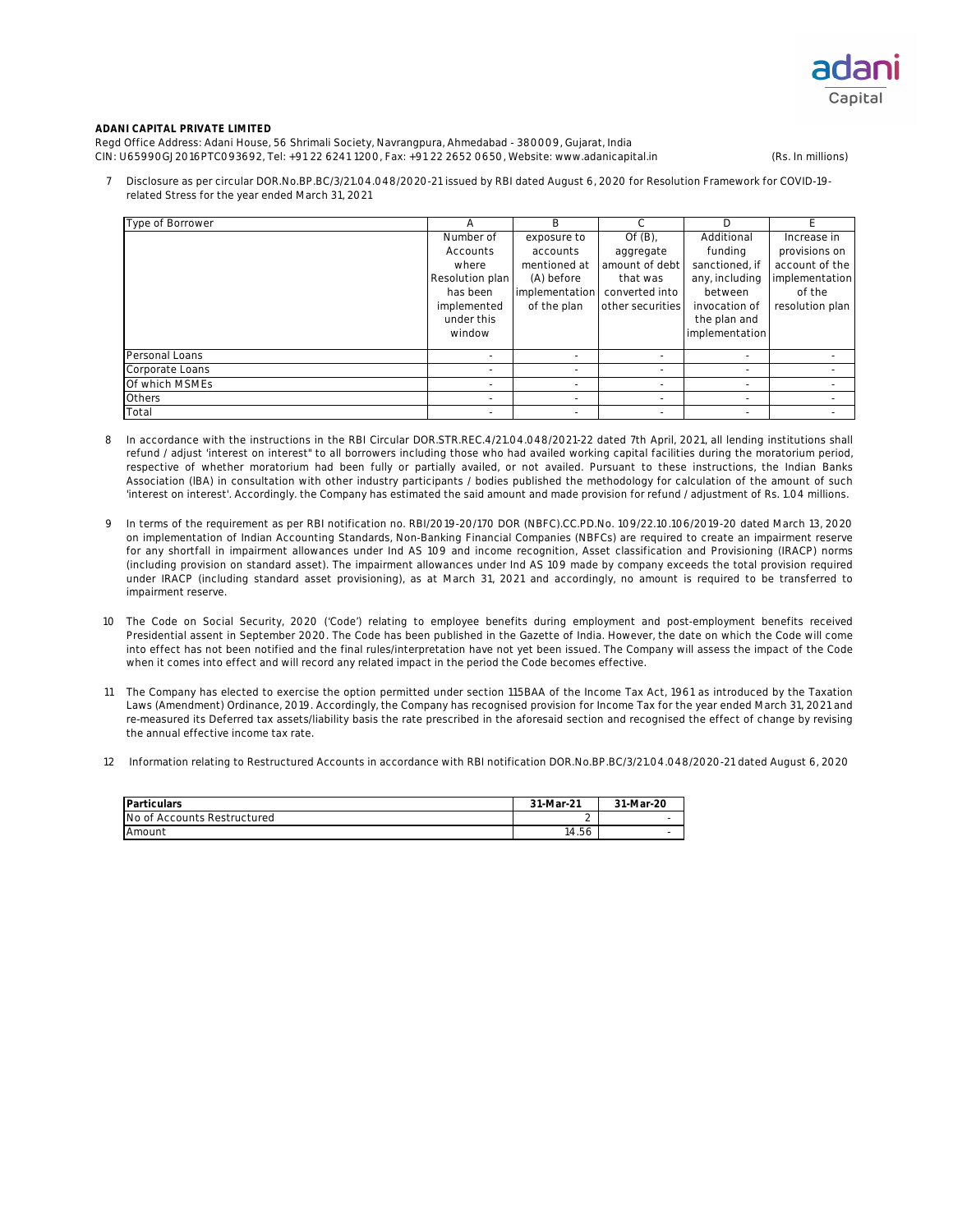

Regd Office Address: Adani House, 56 Shrimali Society, Navrangpura, Ahmedabad - 380009, Gujarat, India CIN: U65990GJ2016PTC093692, Tel: +91 22 6241 1200, Fax: +91 22 2652 0650, Website: www.adanicapital.in

## **13. Statement of Assets and Liabilities as at March 31, 2021**

| <b>Particulars</b><br>March 31, 2021<br>March 31, 2020<br>(Audited)<br>(Audited)<br><b>ASSETS</b><br>(1) Financial assets<br>(a) Cash and cash equivalents<br>1,431.53<br>992.86<br>(b) Receivables<br>(I) Trade receivables<br>1.95<br>3.09<br>(II) Other receivables<br>10,096.32<br>(c) Loans<br>11,652.66<br>Investments<br>450.48<br>(d)<br>Other financial assets<br>184.61<br>51.96<br>(e)<br>13,270.75<br>11,594.71<br>(2) Non-financial assets<br>37.59<br>58.50<br>(a) Current tax assets (Net)<br>(b) Deferred tax assets (Net)<br>19.48<br>46.56<br>192.90<br>(c) Property, plant and equipment<br>222.46<br>(d) Capital work-in-progress<br>(e) Intangible assets under development<br>0.09<br>8.88<br>Other intangible assets<br>(f)<br>133.76<br>107.17<br>(g) Other non-financial assets<br>30.08<br>23.07<br>413.90<br>466.64<br>13,684.65<br>12,061.35<br><b>Total assets</b><br><b>LIABILITIES AND EQUITY</b><br><b>LIABILITIES</b><br>(1) Financial liabilities<br>(a) Payables<br>(I) Trade payables<br>(i) total outstanding dues of micro enterprises and small<br>enterprises<br>(ii) total outstanding dues of creditors other than micro<br>enterprises and small enterprises<br>71.94<br>48.44<br>(II) Other payables<br>(i) total outstanding dues of micro enterprises and small<br>enterprises<br>(ii) total outstanding dues of creditors other than micro<br>enterprises and small enterprises<br>19.07<br>16.62<br>(b) Debt securities<br>2,516.71<br>984.52<br>Borrowings (other than debt securities)<br>7,284.05<br>7,492.34<br>(c)<br>Other financial liabilities<br>178.68<br>232.02<br>(d)<br>10,123.79<br>8,720.60<br>(2) Non-financial liabilities<br>(a) Current tax liabilities (net)<br>22.17<br>(b) Provisions<br>46.06<br>(c) Deferred tax liabilities (net)<br>Other non-financial liabilities<br>12.47<br>15.93<br>(d)<br>58.53<br>38.10<br><b>EQUITY</b><br>Equity share capital<br>173.00<br>173.00<br>(a)<br>Other equity<br>3,329.33<br>3,129.65<br>(b)<br>3,502.33<br>3,302.65<br>13,684.65<br>12,061.35<br><b>Total liabilities and equity</b> | (Rs. In millions) |       |       |  |  |  |
|------------------------------------------------------------------------------------------------------------------------------------------------------------------------------------------------------------------------------------------------------------------------------------------------------------------------------------------------------------------------------------------------------------------------------------------------------------------------------------------------------------------------------------------------------------------------------------------------------------------------------------------------------------------------------------------------------------------------------------------------------------------------------------------------------------------------------------------------------------------------------------------------------------------------------------------------------------------------------------------------------------------------------------------------------------------------------------------------------------------------------------------------------------------------------------------------------------------------------------------------------------------------------------------------------------------------------------------------------------------------------------------------------------------------------------------------------------------------------------------------------------------------------------------------------------------------------------------------------------------------------------------------------------------------------------------------------------------------------------------------------------------------------------------------------------------------------------------------------------------------------------------------------------------------------------------------------------------------------------------------------------------------------------------------------------------------------------------------------|-------------------|-------|-------|--|--|--|
|                                                                                                                                                                                                                                                                                                                                                                                                                                                                                                                                                                                                                                                                                                                                                                                                                                                                                                                                                                                                                                                                                                                                                                                                                                                                                                                                                                                                                                                                                                                                                                                                                                                                                                                                                                                                                                                                                                                                                                                                                                                                                                      |                   | As at | As at |  |  |  |
|                                                                                                                                                                                                                                                                                                                                                                                                                                                                                                                                                                                                                                                                                                                                                                                                                                                                                                                                                                                                                                                                                                                                                                                                                                                                                                                                                                                                                                                                                                                                                                                                                                                                                                                                                                                                                                                                                                                                                                                                                                                                                                      |                   |       |       |  |  |  |
|                                                                                                                                                                                                                                                                                                                                                                                                                                                                                                                                                                                                                                                                                                                                                                                                                                                                                                                                                                                                                                                                                                                                                                                                                                                                                                                                                                                                                                                                                                                                                                                                                                                                                                                                                                                                                                                                                                                                                                                                                                                                                                      |                   |       |       |  |  |  |
|                                                                                                                                                                                                                                                                                                                                                                                                                                                                                                                                                                                                                                                                                                                                                                                                                                                                                                                                                                                                                                                                                                                                                                                                                                                                                                                                                                                                                                                                                                                                                                                                                                                                                                                                                                                                                                                                                                                                                                                                                                                                                                      |                   |       |       |  |  |  |
|                                                                                                                                                                                                                                                                                                                                                                                                                                                                                                                                                                                                                                                                                                                                                                                                                                                                                                                                                                                                                                                                                                                                                                                                                                                                                                                                                                                                                                                                                                                                                                                                                                                                                                                                                                                                                                                                                                                                                                                                                                                                                                      |                   |       |       |  |  |  |
|                                                                                                                                                                                                                                                                                                                                                                                                                                                                                                                                                                                                                                                                                                                                                                                                                                                                                                                                                                                                                                                                                                                                                                                                                                                                                                                                                                                                                                                                                                                                                                                                                                                                                                                                                                                                                                                                                                                                                                                                                                                                                                      |                   |       |       |  |  |  |
|                                                                                                                                                                                                                                                                                                                                                                                                                                                                                                                                                                                                                                                                                                                                                                                                                                                                                                                                                                                                                                                                                                                                                                                                                                                                                                                                                                                                                                                                                                                                                                                                                                                                                                                                                                                                                                                                                                                                                                                                                                                                                                      |                   |       |       |  |  |  |
|                                                                                                                                                                                                                                                                                                                                                                                                                                                                                                                                                                                                                                                                                                                                                                                                                                                                                                                                                                                                                                                                                                                                                                                                                                                                                                                                                                                                                                                                                                                                                                                                                                                                                                                                                                                                                                                                                                                                                                                                                                                                                                      |                   |       |       |  |  |  |
|                                                                                                                                                                                                                                                                                                                                                                                                                                                                                                                                                                                                                                                                                                                                                                                                                                                                                                                                                                                                                                                                                                                                                                                                                                                                                                                                                                                                                                                                                                                                                                                                                                                                                                                                                                                                                                                                                                                                                                                                                                                                                                      |                   |       |       |  |  |  |
|                                                                                                                                                                                                                                                                                                                                                                                                                                                                                                                                                                                                                                                                                                                                                                                                                                                                                                                                                                                                                                                                                                                                                                                                                                                                                                                                                                                                                                                                                                                                                                                                                                                                                                                                                                                                                                                                                                                                                                                                                                                                                                      |                   |       |       |  |  |  |
|                                                                                                                                                                                                                                                                                                                                                                                                                                                                                                                                                                                                                                                                                                                                                                                                                                                                                                                                                                                                                                                                                                                                                                                                                                                                                                                                                                                                                                                                                                                                                                                                                                                                                                                                                                                                                                                                                                                                                                                                                                                                                                      |                   |       |       |  |  |  |
|                                                                                                                                                                                                                                                                                                                                                                                                                                                                                                                                                                                                                                                                                                                                                                                                                                                                                                                                                                                                                                                                                                                                                                                                                                                                                                                                                                                                                                                                                                                                                                                                                                                                                                                                                                                                                                                                                                                                                                                                                                                                                                      |                   |       |       |  |  |  |
|                                                                                                                                                                                                                                                                                                                                                                                                                                                                                                                                                                                                                                                                                                                                                                                                                                                                                                                                                                                                                                                                                                                                                                                                                                                                                                                                                                                                                                                                                                                                                                                                                                                                                                                                                                                                                                                                                                                                                                                                                                                                                                      |                   |       |       |  |  |  |
|                                                                                                                                                                                                                                                                                                                                                                                                                                                                                                                                                                                                                                                                                                                                                                                                                                                                                                                                                                                                                                                                                                                                                                                                                                                                                                                                                                                                                                                                                                                                                                                                                                                                                                                                                                                                                                                                                                                                                                                                                                                                                                      |                   |       |       |  |  |  |
|                                                                                                                                                                                                                                                                                                                                                                                                                                                                                                                                                                                                                                                                                                                                                                                                                                                                                                                                                                                                                                                                                                                                                                                                                                                                                                                                                                                                                                                                                                                                                                                                                                                                                                                                                                                                                                                                                                                                                                                                                                                                                                      |                   |       |       |  |  |  |
|                                                                                                                                                                                                                                                                                                                                                                                                                                                                                                                                                                                                                                                                                                                                                                                                                                                                                                                                                                                                                                                                                                                                                                                                                                                                                                                                                                                                                                                                                                                                                                                                                                                                                                                                                                                                                                                                                                                                                                                                                                                                                                      |                   |       |       |  |  |  |
|                                                                                                                                                                                                                                                                                                                                                                                                                                                                                                                                                                                                                                                                                                                                                                                                                                                                                                                                                                                                                                                                                                                                                                                                                                                                                                                                                                                                                                                                                                                                                                                                                                                                                                                                                                                                                                                                                                                                                                                                                                                                                                      |                   |       |       |  |  |  |
|                                                                                                                                                                                                                                                                                                                                                                                                                                                                                                                                                                                                                                                                                                                                                                                                                                                                                                                                                                                                                                                                                                                                                                                                                                                                                                                                                                                                                                                                                                                                                                                                                                                                                                                                                                                                                                                                                                                                                                                                                                                                                                      |                   |       |       |  |  |  |
|                                                                                                                                                                                                                                                                                                                                                                                                                                                                                                                                                                                                                                                                                                                                                                                                                                                                                                                                                                                                                                                                                                                                                                                                                                                                                                                                                                                                                                                                                                                                                                                                                                                                                                                                                                                                                                                                                                                                                                                                                                                                                                      |                   |       |       |  |  |  |
|                                                                                                                                                                                                                                                                                                                                                                                                                                                                                                                                                                                                                                                                                                                                                                                                                                                                                                                                                                                                                                                                                                                                                                                                                                                                                                                                                                                                                                                                                                                                                                                                                                                                                                                                                                                                                                                                                                                                                                                                                                                                                                      |                   |       |       |  |  |  |
|                                                                                                                                                                                                                                                                                                                                                                                                                                                                                                                                                                                                                                                                                                                                                                                                                                                                                                                                                                                                                                                                                                                                                                                                                                                                                                                                                                                                                                                                                                                                                                                                                                                                                                                                                                                                                                                                                                                                                                                                                                                                                                      |                   |       |       |  |  |  |
|                                                                                                                                                                                                                                                                                                                                                                                                                                                                                                                                                                                                                                                                                                                                                                                                                                                                                                                                                                                                                                                                                                                                                                                                                                                                                                                                                                                                                                                                                                                                                                                                                                                                                                                                                                                                                                                                                                                                                                                                                                                                                                      |                   |       |       |  |  |  |
|                                                                                                                                                                                                                                                                                                                                                                                                                                                                                                                                                                                                                                                                                                                                                                                                                                                                                                                                                                                                                                                                                                                                                                                                                                                                                                                                                                                                                                                                                                                                                                                                                                                                                                                                                                                                                                                                                                                                                                                                                                                                                                      |                   |       |       |  |  |  |
|                                                                                                                                                                                                                                                                                                                                                                                                                                                                                                                                                                                                                                                                                                                                                                                                                                                                                                                                                                                                                                                                                                                                                                                                                                                                                                                                                                                                                                                                                                                                                                                                                                                                                                                                                                                                                                                                                                                                                                                                                                                                                                      |                   |       |       |  |  |  |
|                                                                                                                                                                                                                                                                                                                                                                                                                                                                                                                                                                                                                                                                                                                                                                                                                                                                                                                                                                                                                                                                                                                                                                                                                                                                                                                                                                                                                                                                                                                                                                                                                                                                                                                                                                                                                                                                                                                                                                                                                                                                                                      |                   |       |       |  |  |  |
|                                                                                                                                                                                                                                                                                                                                                                                                                                                                                                                                                                                                                                                                                                                                                                                                                                                                                                                                                                                                                                                                                                                                                                                                                                                                                                                                                                                                                                                                                                                                                                                                                                                                                                                                                                                                                                                                                                                                                                                                                                                                                                      |                   |       |       |  |  |  |
|                                                                                                                                                                                                                                                                                                                                                                                                                                                                                                                                                                                                                                                                                                                                                                                                                                                                                                                                                                                                                                                                                                                                                                                                                                                                                                                                                                                                                                                                                                                                                                                                                                                                                                                                                                                                                                                                                                                                                                                                                                                                                                      |                   |       |       |  |  |  |
|                                                                                                                                                                                                                                                                                                                                                                                                                                                                                                                                                                                                                                                                                                                                                                                                                                                                                                                                                                                                                                                                                                                                                                                                                                                                                                                                                                                                                                                                                                                                                                                                                                                                                                                                                                                                                                                                                                                                                                                                                                                                                                      |                   |       |       |  |  |  |
|                                                                                                                                                                                                                                                                                                                                                                                                                                                                                                                                                                                                                                                                                                                                                                                                                                                                                                                                                                                                                                                                                                                                                                                                                                                                                                                                                                                                                                                                                                                                                                                                                                                                                                                                                                                                                                                                                                                                                                                                                                                                                                      |                   |       |       |  |  |  |
|                                                                                                                                                                                                                                                                                                                                                                                                                                                                                                                                                                                                                                                                                                                                                                                                                                                                                                                                                                                                                                                                                                                                                                                                                                                                                                                                                                                                                                                                                                                                                                                                                                                                                                                                                                                                                                                                                                                                                                                                                                                                                                      |                   |       |       |  |  |  |
|                                                                                                                                                                                                                                                                                                                                                                                                                                                                                                                                                                                                                                                                                                                                                                                                                                                                                                                                                                                                                                                                                                                                                                                                                                                                                                                                                                                                                                                                                                                                                                                                                                                                                                                                                                                                                                                                                                                                                                                                                                                                                                      |                   |       |       |  |  |  |
|                                                                                                                                                                                                                                                                                                                                                                                                                                                                                                                                                                                                                                                                                                                                                                                                                                                                                                                                                                                                                                                                                                                                                                                                                                                                                                                                                                                                                                                                                                                                                                                                                                                                                                                                                                                                                                                                                                                                                                                                                                                                                                      |                   |       |       |  |  |  |
|                                                                                                                                                                                                                                                                                                                                                                                                                                                                                                                                                                                                                                                                                                                                                                                                                                                                                                                                                                                                                                                                                                                                                                                                                                                                                                                                                                                                                                                                                                                                                                                                                                                                                                                                                                                                                                                                                                                                                                                                                                                                                                      |                   |       |       |  |  |  |
|                                                                                                                                                                                                                                                                                                                                                                                                                                                                                                                                                                                                                                                                                                                                                                                                                                                                                                                                                                                                                                                                                                                                                                                                                                                                                                                                                                                                                                                                                                                                                                                                                                                                                                                                                                                                                                                                                                                                                                                                                                                                                                      |                   |       |       |  |  |  |
|                                                                                                                                                                                                                                                                                                                                                                                                                                                                                                                                                                                                                                                                                                                                                                                                                                                                                                                                                                                                                                                                                                                                                                                                                                                                                                                                                                                                                                                                                                                                                                                                                                                                                                                                                                                                                                                                                                                                                                                                                                                                                                      |                   |       |       |  |  |  |
|                                                                                                                                                                                                                                                                                                                                                                                                                                                                                                                                                                                                                                                                                                                                                                                                                                                                                                                                                                                                                                                                                                                                                                                                                                                                                                                                                                                                                                                                                                                                                                                                                                                                                                                                                                                                                                                                                                                                                                                                                                                                                                      |                   |       |       |  |  |  |
|                                                                                                                                                                                                                                                                                                                                                                                                                                                                                                                                                                                                                                                                                                                                                                                                                                                                                                                                                                                                                                                                                                                                                                                                                                                                                                                                                                                                                                                                                                                                                                                                                                                                                                                                                                                                                                                                                                                                                                                                                                                                                                      |                   |       |       |  |  |  |
|                                                                                                                                                                                                                                                                                                                                                                                                                                                                                                                                                                                                                                                                                                                                                                                                                                                                                                                                                                                                                                                                                                                                                                                                                                                                                                                                                                                                                                                                                                                                                                                                                                                                                                                                                                                                                                                                                                                                                                                                                                                                                                      |                   |       |       |  |  |  |
|                                                                                                                                                                                                                                                                                                                                                                                                                                                                                                                                                                                                                                                                                                                                                                                                                                                                                                                                                                                                                                                                                                                                                                                                                                                                                                                                                                                                                                                                                                                                                                                                                                                                                                                                                                                                                                                                                                                                                                                                                                                                                                      |                   |       |       |  |  |  |
|                                                                                                                                                                                                                                                                                                                                                                                                                                                                                                                                                                                                                                                                                                                                                                                                                                                                                                                                                                                                                                                                                                                                                                                                                                                                                                                                                                                                                                                                                                                                                                                                                                                                                                                                                                                                                                                                                                                                                                                                                                                                                                      |                   |       |       |  |  |  |
|                                                                                                                                                                                                                                                                                                                                                                                                                                                                                                                                                                                                                                                                                                                                                                                                                                                                                                                                                                                                                                                                                                                                                                                                                                                                                                                                                                                                                                                                                                                                                                                                                                                                                                                                                                                                                                                                                                                                                                                                                                                                                                      |                   |       |       |  |  |  |
|                                                                                                                                                                                                                                                                                                                                                                                                                                                                                                                                                                                                                                                                                                                                                                                                                                                                                                                                                                                                                                                                                                                                                                                                                                                                                                                                                                                                                                                                                                                                                                                                                                                                                                                                                                                                                                                                                                                                                                                                                                                                                                      |                   |       |       |  |  |  |
|                                                                                                                                                                                                                                                                                                                                                                                                                                                                                                                                                                                                                                                                                                                                                                                                                                                                                                                                                                                                                                                                                                                                                                                                                                                                                                                                                                                                                                                                                                                                                                                                                                                                                                                                                                                                                                                                                                                                                                                                                                                                                                      |                   |       |       |  |  |  |
|                                                                                                                                                                                                                                                                                                                                                                                                                                                                                                                                                                                                                                                                                                                                                                                                                                                                                                                                                                                                                                                                                                                                                                                                                                                                                                                                                                                                                                                                                                                                                                                                                                                                                                                                                                                                                                                                                                                                                                                                                                                                                                      |                   |       |       |  |  |  |
|                                                                                                                                                                                                                                                                                                                                                                                                                                                                                                                                                                                                                                                                                                                                                                                                                                                                                                                                                                                                                                                                                                                                                                                                                                                                                                                                                                                                                                                                                                                                                                                                                                                                                                                                                                                                                                                                                                                                                                                                                                                                                                      |                   |       |       |  |  |  |
|                                                                                                                                                                                                                                                                                                                                                                                                                                                                                                                                                                                                                                                                                                                                                                                                                                                                                                                                                                                                                                                                                                                                                                                                                                                                                                                                                                                                                                                                                                                                                                                                                                                                                                                                                                                                                                                                                                                                                                                                                                                                                                      |                   |       |       |  |  |  |
|                                                                                                                                                                                                                                                                                                                                                                                                                                                                                                                                                                                                                                                                                                                                                                                                                                                                                                                                                                                                                                                                                                                                                                                                                                                                                                                                                                                                                                                                                                                                                                                                                                                                                                                                                                                                                                                                                                                                                                                                                                                                                                      |                   |       |       |  |  |  |
|                                                                                                                                                                                                                                                                                                                                                                                                                                                                                                                                                                                                                                                                                                                                                                                                                                                                                                                                                                                                                                                                                                                                                                                                                                                                                                                                                                                                                                                                                                                                                                                                                                                                                                                                                                                                                                                                                                                                                                                                                                                                                                      |                   |       |       |  |  |  |
|                                                                                                                                                                                                                                                                                                                                                                                                                                                                                                                                                                                                                                                                                                                                                                                                                                                                                                                                                                                                                                                                                                                                                                                                                                                                                                                                                                                                                                                                                                                                                                                                                                                                                                                                                                                                                                                                                                                                                                                                                                                                                                      |                   |       |       |  |  |  |
|                                                                                                                                                                                                                                                                                                                                                                                                                                                                                                                                                                                                                                                                                                                                                                                                                                                                                                                                                                                                                                                                                                                                                                                                                                                                                                                                                                                                                                                                                                                                                                                                                                                                                                                                                                                                                                                                                                                                                                                                                                                                                                      |                   |       |       |  |  |  |
|                                                                                                                                                                                                                                                                                                                                                                                                                                                                                                                                                                                                                                                                                                                                                                                                                                                                                                                                                                                                                                                                                                                                                                                                                                                                                                                                                                                                                                                                                                                                                                                                                                                                                                                                                                                                                                                                                                                                                                                                                                                                                                      |                   |       |       |  |  |  |
|                                                                                                                                                                                                                                                                                                                                                                                                                                                                                                                                                                                                                                                                                                                                                                                                                                                                                                                                                                                                                                                                                                                                                                                                                                                                                                                                                                                                                                                                                                                                                                                                                                                                                                                                                                                                                                                                                                                                                                                                                                                                                                      |                   |       |       |  |  |  |
|                                                                                                                                                                                                                                                                                                                                                                                                                                                                                                                                                                                                                                                                                                                                                                                                                                                                                                                                                                                                                                                                                                                                                                                                                                                                                                                                                                                                                                                                                                                                                                                                                                                                                                                                                                                                                                                                                                                                                                                                                                                                                                      |                   |       |       |  |  |  |
|                                                                                                                                                                                                                                                                                                                                                                                                                                                                                                                                                                                                                                                                                                                                                                                                                                                                                                                                                                                                                                                                                                                                                                                                                                                                                                                                                                                                                                                                                                                                                                                                                                                                                                                                                                                                                                                                                                                                                                                                                                                                                                      |                   |       |       |  |  |  |
|                                                                                                                                                                                                                                                                                                                                                                                                                                                                                                                                                                                                                                                                                                                                                                                                                                                                                                                                                                                                                                                                                                                                                                                                                                                                                                                                                                                                                                                                                                                                                                                                                                                                                                                                                                                                                                                                                                                                                                                                                                                                                                      |                   |       |       |  |  |  |
|                                                                                                                                                                                                                                                                                                                                                                                                                                                                                                                                                                                                                                                                                                                                                                                                                                                                                                                                                                                                                                                                                                                                                                                                                                                                                                                                                                                                                                                                                                                                                                                                                                                                                                                                                                                                                                                                                                                                                                                                                                                                                                      |                   |       |       |  |  |  |
|                                                                                                                                                                                                                                                                                                                                                                                                                                                                                                                                                                                                                                                                                                                                                                                                                                                                                                                                                                                                                                                                                                                                                                                                                                                                                                                                                                                                                                                                                                                                                                                                                                                                                                                                                                                                                                                                                                                                                                                                                                                                                                      |                   |       |       |  |  |  |
|                                                                                                                                                                                                                                                                                                                                                                                                                                                                                                                                                                                                                                                                                                                                                                                                                                                                                                                                                                                                                                                                                                                                                                                                                                                                                                                                                                                                                                                                                                                                                                                                                                                                                                                                                                                                                                                                                                                                                                                                                                                                                                      |                   |       |       |  |  |  |

14 The figures for the previous periods have been regrouped, reclassified wherever necessary to conform with the current period.

**For and on behalf of Board of Directors**

|               | Digitally signed by<br><b>GAURAV</b><br><b>GAURAV RAKESH</b><br>RAKESH<br><b>GUPTA</b><br>Date: 2021.06.18<br><b>GUPTA</b><br>19:08:50 +05'30' |
|---------------|------------------------------------------------------------------------------------------------------------------------------------------------|
|               | Mr. Gaurav Gupta                                                                                                                               |
| June 18, 2021 | <b>MD &amp; CEO</b>                                                                                                                            |
| Mumbai        | DIN: 01669109                                                                                                                                  |
|               |                                                                                                                                                |

**June 18, 2021**<br>**Mumbai Date: Place:**